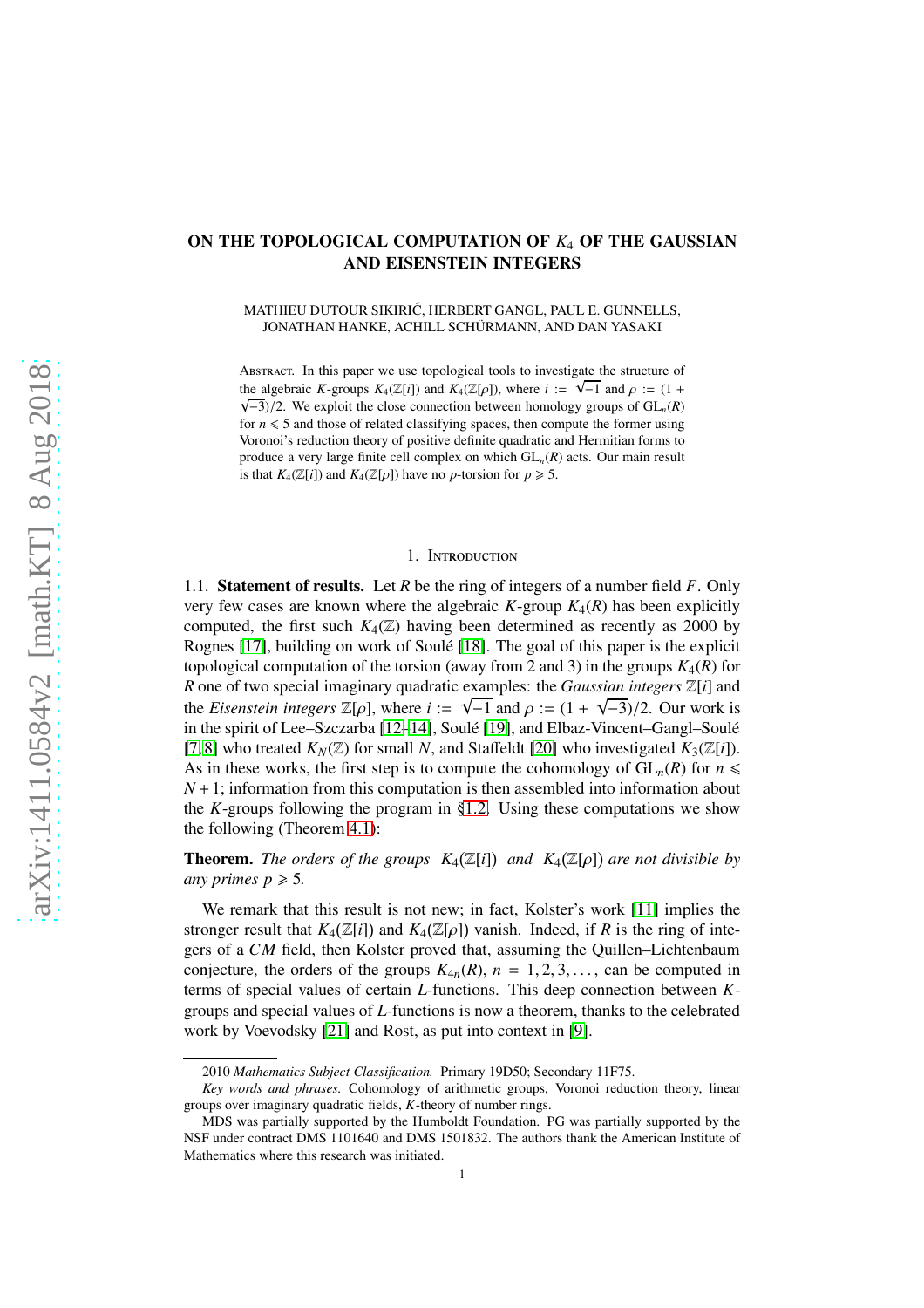Our work, on the other hand, treats  $K_4(\mathbb{Z}[i])$  and  $K_4(\mathbb{Z}[\rho])$  by completely different methods. We only use the definition of the *K*-groups and explicit results about the cohomology of the relevant arithmetic groups [\[6\]](#page-8-11), together with Arlettaz's bounds on the kernel of the Hurewicz homomorphism [\[1\]](#page-8-12), to prove Theorem [4.1.](#page-7-0) This also explains why our calculations do not allow us to say anything for the primes 2 and 3: both the results of [\[6\]](#page-8-11) and the injectivity of the Hurewicz map in our cases only hold away from these primes.

<span id="page-1-0"></span>1.2. Outline of method. In the rest of this introduction we outline the main steps of our argument. These follow the classical approach for computing algebraic *K*groups of number rings due to Quillen [\[15\]](#page-8-13), which shifts the focus to computing the homology (with nontrivial coefficients) of certain arithmetic groups.

- (i) **(Definition)** By definition the algebraic *K*-group  $K_N(R)$  of a ring *R* is a particular homotopy group of a topological space associated to *R*: we have  $K_N(R) = \pi_{N+1}(BQ(R))$ , where  $BQ(R)$  is a certain classifying space attached to the infinite general linear group  $GL(R)$ . In particular  $BQ(R)$  is the classifying space of the category  $Q(R)$  of finitely generated *R*-modules. This is known as Quillen's *Q-construction* of algebraic *K*-theory [\[16\]](#page-8-14).
- (ii) (**Homotopy to Homology**) The Hurewicz homomorphism  $\pi_{N+1}(BQ(R)) \rightarrow$  $H_{N+1}(BQ(R))$  allows one to replace the homotopy group by a homology group without losing too much information; more precisely, what may get lost is information about small torsion primes appearing in its finite kernel.
- (iii) (Stability) By a stability result of Quillen [\[15,](#page-8-13) p. 198] one can pass from  $Q(R)$  to the category  $Q_{M+1}(R)$  of finitely generated *R*-modules of rank  $\leq$  $M + 1$  for sufficiently large *M*. This amounts to passing from  $GL(R)$  to the finite-dimensional general linear group  $GL_{M+1}(R)$ . In the cases at hand, a result of Lee and Szczarba allows to reduce to the case *M* = *N*.
- (iv) (Sandwiching) The homology groups to be determined are then  $H_*(BQ_n(R))$ for  $n \leq N + 1$ . Rather than computing these directly, one uses the fact that they can be sandwiched between homology groups of  $GL_n(R)$ , where the homology is taken with (nontrivial) coefficients in the Steinberg module *St<sup>n</sup>* associated to  $GL_n(R)$ .
- (v) (Equivariant homology) It has been shown for certain number rings *R* that the homology groups  $H_m(\mathrm{GL}_n(R), St_n)$  are isomorphic to the equivariant  $GL_n(R)$ -homology of an associated pair (denoted  $(X_n^*, \partial X_n^*)$  in [§1.3](#page-1-1) below). The standard method to compute the latter uses *Voronoi complexes*. These are relative chain complexes of certain explicit polyhedral reduction domains of a space of positive definite quadratic or Hermitian forms of a given rank, depending respectively on whether  $R = \mathbb{Z}$  or  $R$  is imaginary quadratic.
- (vi) (Vanishing Results) There are various techniques to show vanishing of homology groups. As a starting point one has vanishing results for  $H_n(BQ_1)$ as in Theorem [3.1](#page-6-0) below, and for  $H_0(GL_n, St_n)$  as in Lee–Szczarba [\[13\]](#page-8-15), Cor. to Thm 4.1.

<span id="page-1-1"></span>For a given N, using (ii) and knowing the results of (iv)–(vi) for all  $0 \le n \le N + 1$ is often enough to give a bound  $p \leq B$  on the primes p dividing the order of the torsion subgroup  $K_{N,\text{tors}}(R)$  of  $K_N(R)$ .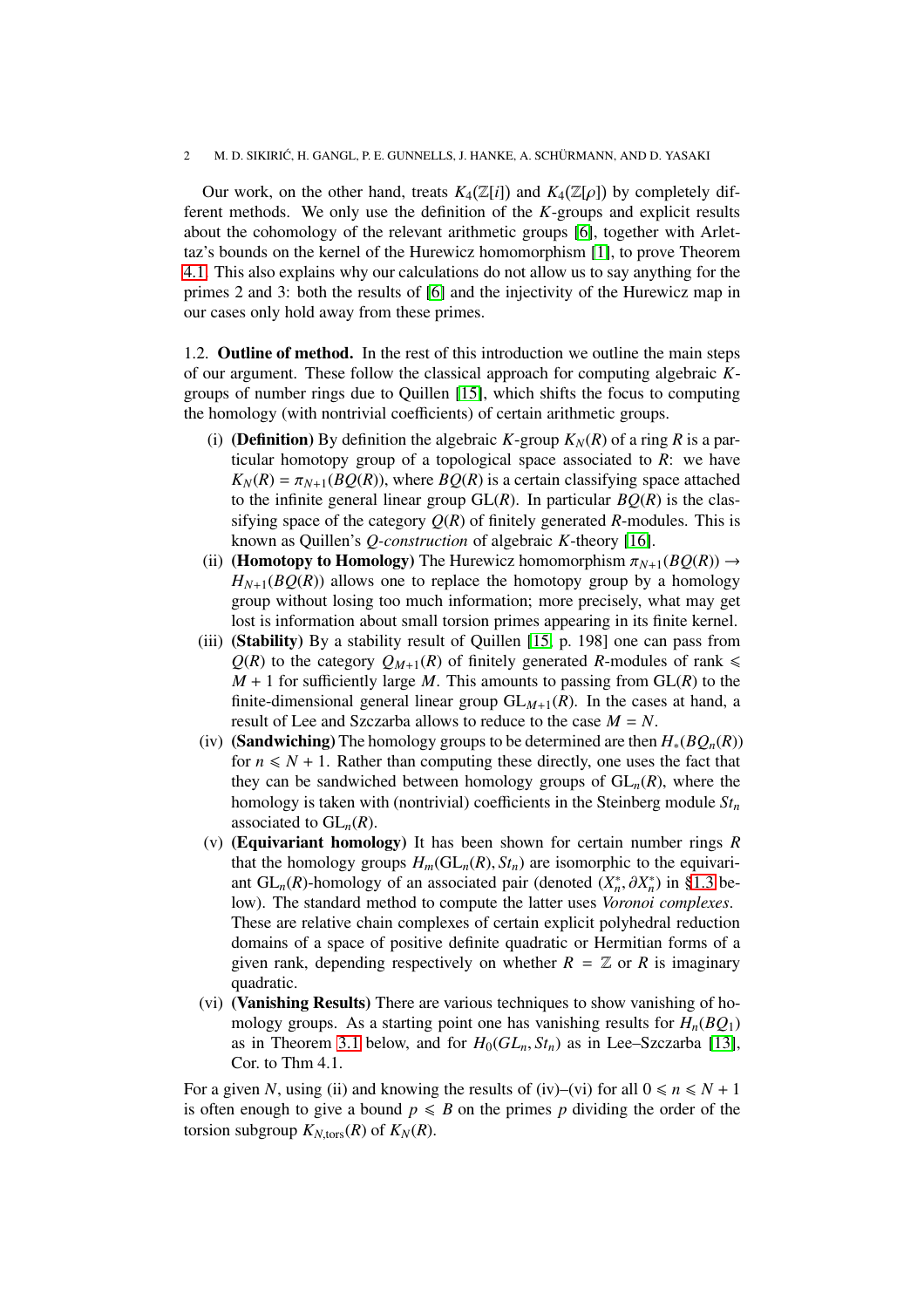1.3. Outline of paper. In this paper the sections work backwards through the method outlined in [§1.2](#page-1-0) to determine the structure of  $K_4(\mathbb{Z}[i])$  and  $K_4(\mathbb{Z}[\rho])$ . In [§2,](#page-2-0) we describe the computation of the equivariant homology in question and relate it to the Steinberg homology. In [§3](#page-6-1) we use the results on Steinberg homology and some vanishing results to determine the groups  $H_m(BQ_n(R))$  (i.e., step (iv) above). A key role here is played by Quillen's stability result (iii) for  $BQ_n$ , as refined by Lee-Szczarba in [\[13\]](#page-8-15), which serves as a stopping criterion. Finally, in [§4](#page-7-1) we work out the potential primes entering the kernel of the Hurewicz homomorphism (i.e., step (ii) above), which gives Theorem [4.1.](#page-7-0)

## 2. Homology of Voronoi complexes

<span id="page-2-0"></span>We first collect the results from [\[6\]](#page-8-11) concerning the Voronoi complexes attached to  $\Gamma = GL_n(\mathbb{Z}[i])$  or  $\Gamma = GL_n(\mathbb{Z}[\rho])$ ; this is the necessary information needed for step (v) from [§1.2](#page-1-0) above. More details about these computations, including background about how the computations are performed, can be found in [\[6\]](#page-8-11).

Let *F* be an imaginary quadratic field with ring of integers *R*, and let  $X_n$  :=  $GL_n(\mathbb{C})/U(n)$  be the symmetric space of  $GL_n(F \otimes_{\mathbb{Q}} \mathbb{R})$ . The space  $X_n$  can be realized as the quotient of the cone of rank *n* positive definite Hermitian matrices *C<sup>n</sup>* modulo homotheties (i.e. non-zero scalar multiplication), and a partial Satake compactification  $X_n^*$  of  $X_n$  is given by adjoining boundary components to  $X_n$  given by the cones of positive semi-definite Hermitian forms with an *F*-rational nullspace (again taken up to homotheties). We let  $\partial X_n^* := X_n^* \setminus X_n$  denote the *boundary* of  $X_n^*$ . Then  $\Gamma := GL_n(R)$  acts by left multiplication on both  $X_n$  and  $X_n^*$ , and the quotient  $\Gamma \backslash X_n^*$  is a compact Hausdorff space.

A generalization—due to Ash [\[2,](#page-8-16) Chapter II] and Koecher [\[10\]](#page-8-17)—of the polyhedral reduction theory of Voronoi [\[22\]](#page-8-18) yields a Γ-equivariant explicit decomposition of  $X_n^*$  into (Voronoi) cells. Moreover, there are only finitely many cells modulo  $\Gamma$ and we have the following result.

**Proposition 2.1** ( [\[6,](#page-8-11) Proposition 3.6]). *For*  $\Gamma \in \{GL_n(\mathbb{Z}[i]), GL_n(\mathbb{Z}[\rho])\}$  *and*  $m \in \mathbb{Z}$ *we have*  $H_m^{\Gamma}(X_n^*, \partial X_n^*, \mathbb{Z}) \simeq H_{m-n+1}(\Gamma, St_n).$ 

Let  $\Sigma_d^* := \Sigma_d(\Gamma)^*$  be a set of representatives of the Γ-inequivalent *d*-dimensional Voronoi cells that meet the interior  $X_n$ , and let  $\Sigma_d := \Sigma_d(\Gamma)$  be the subset of representatives of the Γ-inequivalent *orientable* cells in this dimension; here we call a cell *orientable* if all the elements in its stabilizer group preserve its orientation. Note that in our consideration the prime 2 will always be inverted. This entails that only orientable cells can contribute to the homology. One can form a chain complex Vor∗, the *Voronoi complex*, and one can prove that modulo small primes the homology of this complex is the homology  $H_*(\Gamma, St_n)$ , where  $St_n$  is the rank *n Steinberg module* (cf. [\[4,](#page-8-19) p. 437]). To keep track of these small primes explicitly, we make the following definition.

<span id="page-2-1"></span>**Definition 2.2** (Serre class of small prime power groups). *Given*  $k \in \mathbb{N}$ , we let  $S_{p \leq k}$ *denote the Serre class of finite abelian groups G whose cardinality* |*G*| *has all of its prime divisors p satisfying*  $p \le k$ *.* 

*For any finitely generated abelian group G, there is a unique maximal subgroup*  $G_{p\leq k}$  *of G in the Serre class*  $S_{p\leq k}$ *. We say that two finitely generated abelian* groups G and G' are **equivalent modulo**  $S_{p\leq k}$  and write  $G \simeq_{/p\leq k} G'$  if the quotients  $G/G_{p\leq k} \cong G'/G'_{p\leq k}$  are isomorphic.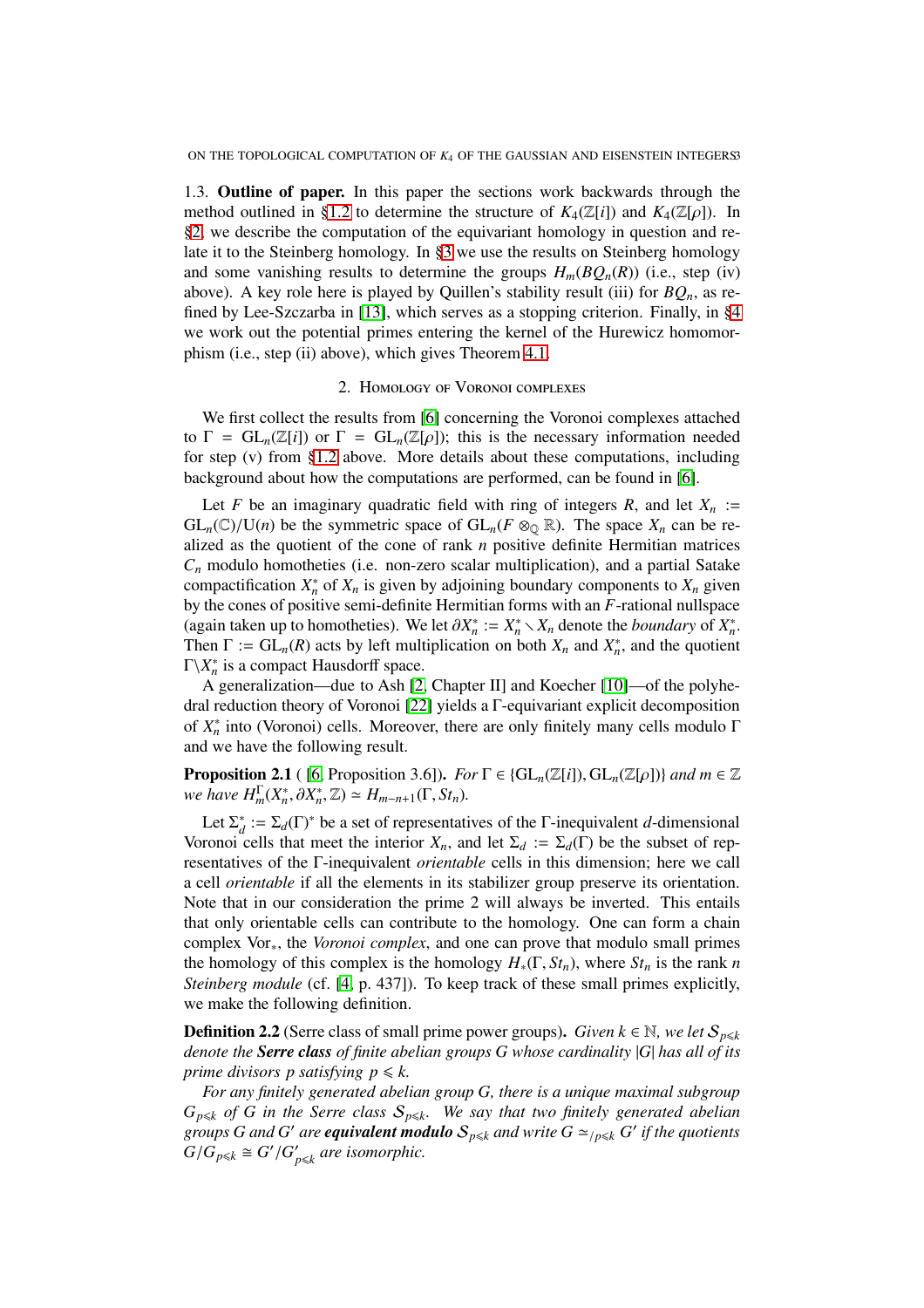We call the torsion primes of a group *G* those prime numbers *p* which divide the order of at least one of the finite subgroups of *G*.

2.1. Voronoi data for  $R = \mathbb{Z}[i]$ . We now give results for the Voronoi complexes and the equivariant homology of the pairs  $(X_n^*, \partial X_n^*)$  in the cases relevant to our paper  $(n = 2, 3, 4)$ . This subsection treats the Gaussian integers; in [§2.2](#page-4-0) we treat the Eisenstein integers.

Proposition 2.3 ( [\[20\]](#page-8-7)).

- 1. *There is one d-dimensional Voronoi cell for*  $GL_2(\mathbb{Z}[i])$  *for each*  $1 \leq d \leq 3$ *, and only the 3-dimensional cell is orientable.*
- 2. *The number of d-dimensional Voronoi cells for*  $GL_3(\mathbb{Z}[i])$  *is given by:*

| $ \Sigma_d(\mathrm{GL}_3(\mathbb{Z}[i]))^* $    |                   |  |  |  |
|-------------------------------------------------|-------------------|--|--|--|
| $\Gamma \$ (GL $_2$ ( $\mathbb{Z}$ [ <i>i</i> ] | $\mathbf{\Omega}$ |  |  |  |

Proposition 2.4 ( [\[6,](#page-8-11) Table 12]). *The number of d-dimensional Voronoi cells for*  $GL_4(\mathbb{Z}[i])$  *is given by:* 

|                                                                                    |  |  | 4 5 6 7 |  | - 10 | 11 12 13 14 15 |  |  |
|------------------------------------------------------------------------------------|--|--|---------|--|------|----------------|--|--|
| $ \sum_{d}(\text{GL}_4(\mathbb{Z}[i]))^* $ 4 10 33 98 258 501 704 628 369 130 31 7 |  |  |         |  |      |                |  |  |
| $ \Sigma_d(\mathrm{GL}_4(\mathbb{Z}[i])) $ 0 0 5 48 189 435 639 597 346 120 22 2   |  |  |         |  |      |                |  |  |

We remark that for  $GL_3(\mathbb{Z}[i])$  the Voronoi complexes and their homology ranks were originally computed by Staffeldt [\[20\]](#page-8-7), who even distilled the 3-part for each homology group. After calculating the differentials for this complex one obtains the following homology groups, in agreement with Staffeldt's results:

**Proposition 2.5** ( [\[20,](#page-8-7) Theorems IV, 1.3 and 1.4, p.785]).

<span id="page-3-0"></span>(1) 
$$
H_m(\mathrm{GL}_2(\mathbb{Z}[i]), St_2) \simeq_{/p \leq 3} \begin{cases} \mathbb{Z} & \text{if } m = 2, \\ 0 & \text{otherwise,} \end{cases}
$$

<span id="page-3-1"></span>(2) 
$$
H_m(\text{GL}_3(\mathbb{Z}[i]), St_3) \simeq_{/p \leq 3} \begin{cases} \mathbb{Z} & \text{if } m = 2, 3, 6, \\ 0 & \text{otherwise.} \end{cases}
$$

In particular, from the above theorem we deduce that the only possible torsion primes for  $H_m(\mathrm{GL}_n(\mathbb{Z}[i]), S_t)_n$  for  $n = 2, 3$  are the primes 2 and 3.

While the Voronoi homology of  $GL_4(\mathbb{Z}[i])$  has been determined in all degrees in [\[6,](#page-8-11) Theorem 7.2], we will only need the following two special cases.

<span id="page-3-2"></span>Proposition 2.6 ( [\[6,](#page-8-11) Theorem 7.2]). *For m* = 1, 2 *we have*

(3) 
$$
H_m(\text{GL}_4(\mathbb{Z}[i]), St_4) \simeq_{/p \leq 5} \{0\}.
$$

The last column of [\[6,](#page-8-11) Table 12] further shows that the elementary divisors of all the differentials in the Voronoi complex for  $GL_4(\mathbb{Z}[i])$  in small degree (in fact for degree  $\leq 13$ ) are supported on primes  $\leq 3$ .

We want to show the stronger result that  $H_1(GL_4(\mathbb{Z}[i]), St_4) \simeq_{/p \leq 3} \{0\}$ , i.e. we want to show that the prime 5 cannot occur. For this we will need to use spectral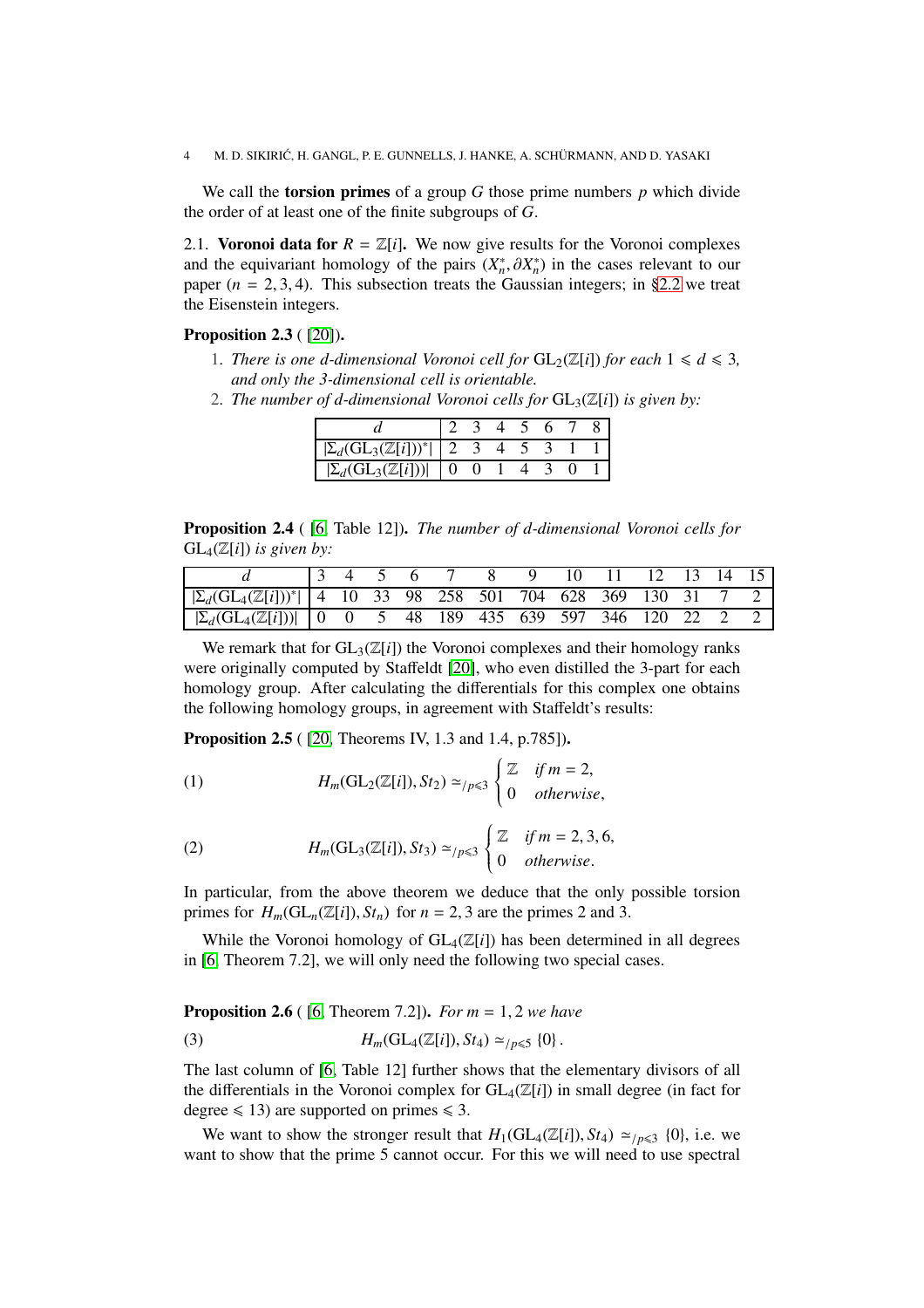sequences. According<sup>[1](#page-4-1)</sup> to [\[5,](#page-8-20) VII.7], there is a spectral sequence  $E_{d,q}^r$  converging to the equivariant homology groups  $H_{d+q}^{\Gamma}(X_n^*, \partial X_n^*; \mathbb{Z})$  of the homology pair  $(X_n^*, \partial X_n^*),$ and such that

<span id="page-4-2"></span>(4) 
$$
E_{d,q}^1 = \bigoplus_{\sigma \in \Sigma_d^*} H_q(\Gamma_\sigma, \mathbb{Z}_\sigma),
$$

where  $\mathbb{Z}_{\sigma}$  is the orientation module of the cell  $\sigma$  and  $\Gamma_{\sigma}$  the stabilizer of the cell  $\sigma$ . In the remainder of this section we put *n* = 4 and consider  $(X_4^*, \partial X_4^*)$ .

<span id="page-4-3"></span>**Proposition 2.7.** *Let*  $\Gamma = GL_4(\mathbb{Z}[i])$  *and*  $E^1_{d,q}$  *as above. (i) For each d* = 0, ..., 4 *one has*  $E^1_{d,4-d} \simeq p \leq 3$  {0}*. (ii)* Similarly, for each  $d = 0, ..., 5$  one has  $E^1_{d,5-d} \approx_{/p \leq 3} \{0\}.$ 

*Proof.* We use the data obtained in [\[6,](#page-8-11) Table 12], available at [\[24\]](#page-8-21).

(i) 1. As there are no cells in  $\Sigma_d^*$  for  $d \le 2$ , we have  $E_{0,4}^1 = E_{1,3}^1 = E_{2,2}^1 = 0$ .

2. Consider now  $d = 3$ . The stabilizer of each of the four cells in  $\sum_{3}^{8}$  lies in  $S_{p \le 3}$ . Thus in particular we have

$$
E_{3,1}^1 = \bigoplus_{\sigma \in \Sigma_3^*} H_1(\text{Stab}_{\sigma}, \mathbb{Z}_{\sigma}) \in \mathcal{S}_{p \leq 3},
$$

where  $S_{p\leqslant3}$  is as in Definition [2.2.](#page-2-1)

3. For  $d = 4$ , we note that none of the ten cells in  $\Sigma_4^*$  has its orientation preserved under the action of its stabilizer, so  $E_{4,0}^1 = 0 \mod S_2$ .

(ii) 1. As there are no cells in  $\Sigma_d^*$  for  $d \le 2$ , we have  $E_{0,5}^1 = E_{1,4}^1 = E_{2,3}^1 = 0$ . 2. Consider now  $d = 3$  and  $d = 5$ . The stabilizer of each of the four cells in  $\Sigma_3^*$  and

each of the 33 cells in 
$$
\Sigma_5^*
$$
 lies in  $S_{p\leq 3}$ . Thus in particular we have  
\n $E_{3,2}^1 \in S_{p\leq 3}$ ,  $E_{5,0}^1 \in S_{p\leq 3}$ .

3. Finally, for  $d = 4$ , there is only one cell (out of ten) in  $\Sigma_4^*$ , denoted by  $\sigma_4^1$ , that contains a subgroup of order 5. We must therefore show that there is no 5-torsion in  $H_1(\text{Stab}(\sigma_4^1), \tilde{Z})$  (where  $\tilde{Z}$  is the orientation module  $\mathbb{Z}_{\sigma_4^1}$ ). Indeed, the subgroup *K*<sub>1</sub> of Stab( $\sigma_4^1$ ) preserving the orientation of  $\sigma_4^1$  is isomorphic to  $\mathbb{Z}/4\mathbb{Z} \times A_5$ , where *A*<sub>5</sub> is the alternating group on five letters, with abelianization  $H_1(\text{Stab}(\sigma_4^1), \mathbb{Z}) \simeq$  $H_1(K_1, \mathbb{Z}) \simeq \mathbb{Z}/4\mathbb{Z}$  (for the first equality, which holds mod  $S_2$ , we make use of Lemmas 8.2 and 8.3 in [\[8\]](#page-8-6)) lies in  $S_{p \leq 3}$ . Thus there can be no 5-torsion from here, which completes the proof.  $\Box$ 

**Corollary 2.8.** *For*  $\Gamma = GL_4(\mathbb{Z}[i])$  *one has*  $H_1(\Gamma, St_4) \simeq H_4^{\Gamma}$  $^{1}_{4}(X_{4}^{*}, \partial X_{4}^{*}, \mathbb{Z}) \simeq_{/p \leq 3} \{0\}$ *and*  $H_2(\Gamma, St_4) \simeq H_5^{\Gamma}$  $\frac{1}{5}(X_4^*, \partial X_4^*, \mathbb{Z}) \simeq_{/p \leq 3} \{0\}.$ 

<span id="page-4-0"></span>2.2. Voronoi homology data for  $R = \mathbb{Z}[\rho]$ . Now we turn to the Eisenstein case.

## **Proposition 2.9** ( [\[6,](#page-8-11) Tables 1 and 11]).

1. *There is one d-dimensional Voronoi cell for*  $GL_2(\mathbb{Z}[\rho])$  *for each*  $1 \leq d \leq 3$ *, and only the 3-dimensional cell is orientable.*

<span id="page-4-1"></span><sup>&</sup>lt;sup>1</sup>More precisely [5, VII.7] constructs a spectral sequence converging to the equivariant homology  $H_*^G(X, M)$  of a *G*-complex *X* with coefficients in a *G*-module *M*; the *E*<sup>1</sup> page has a form similar to [\(4\)](#page-4-2). One can formulate an analogous spectral sequence for the equivariant homology of a pair (*X*, *Y*) of *G*-complexes with *E* <sup>1</sup> page [\(4\)](#page-4-2), cf. the remarks in [5, VII.7] in the paragraphs preceding equation (7.1).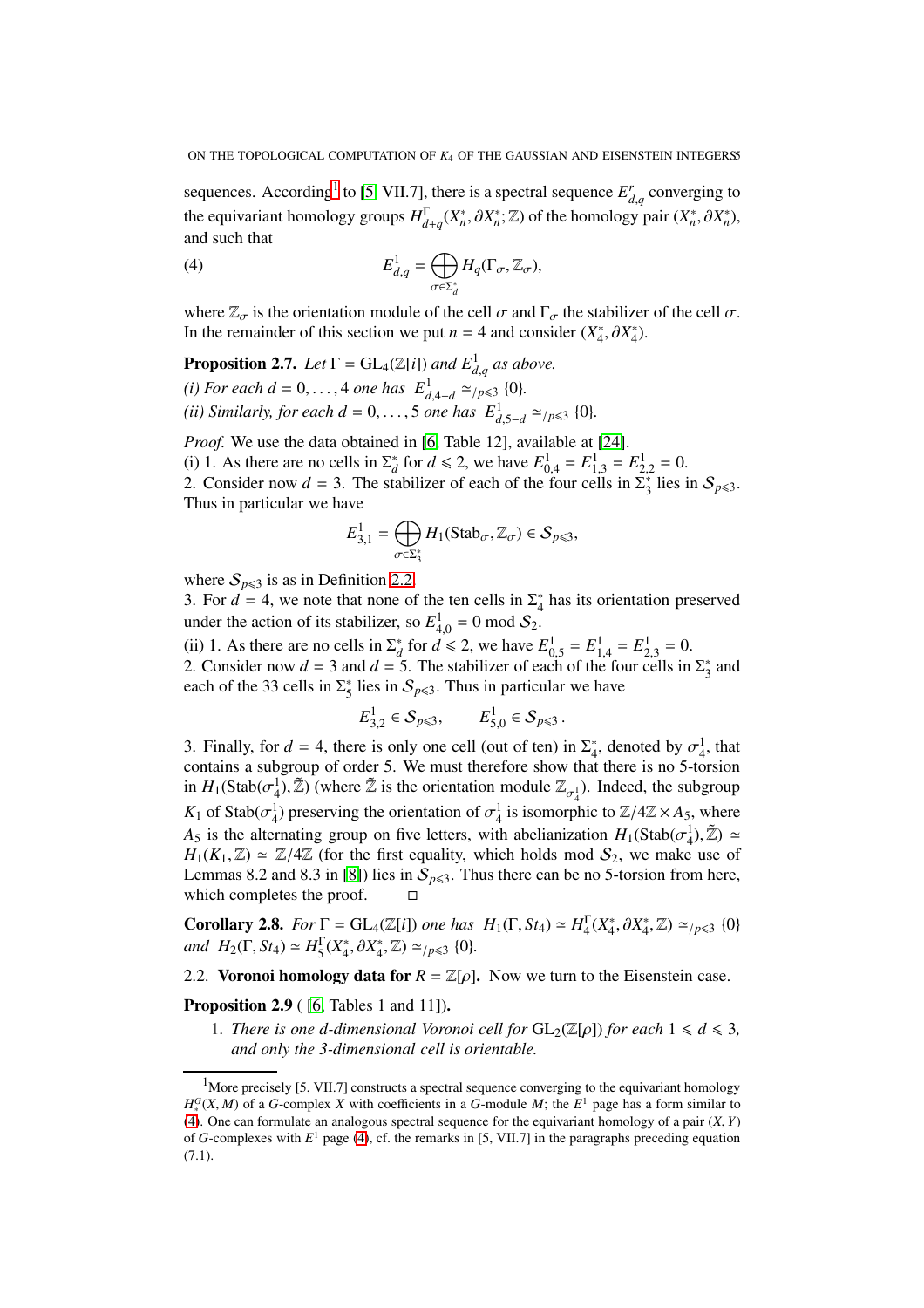- 6 M. D. SIKIRIĆ, H. GANGL, P. E. GUNNELLS, J. HANKE, A. SCHÜRMANN, AND D. YASAKI
	- 2. *The number of d-dimensional Voronoi cells for*  $GL_3(\mathbb{Z}[\rho])$  *is given by:*

| $\Sigma_d(\mathrm{GL}_3(\mathbb{Z}[\rho]))^*$ |  |  |  |  |
|-----------------------------------------------|--|--|--|--|
| $[\Sigma_{d} G]_{2} (\mathbb{Z}[q])$          |  |  |  |  |

3. *The number of d-dimensional Voronoi cells for* GL4(Z[ρ]) *is given by:*

|                                                                                                   |  |  |  |  | 12 13 14 15 |  |  |
|---------------------------------------------------------------------------------------------------|--|--|--|--|-------------|--|--|
| $\left \sum_{d}(\text{GL}_4(\mathbb{Z}[\rho]))^*\right $ 2 5 12 34 82 166 277 324 259 142 48 15 5 |  |  |  |  |             |  |  |
| $ \sum_{d}(\text{GL}_4(\mathbb{Z}[\rho])) $   0 0 0 8 50 129 228 286 237 122 36 10                |  |  |  |  |             |  |  |

After calculating the differentials we find the same results as for the homology of Z[*i*] above:

Proposition 2.10 ( [\[6,](#page-8-11) Theorems 7.1 and 7.2 with Propositions 3.2 and 3.6]).

<span id="page-5-0"></span>(5) 
$$
H_m(\text{GL}_2(\mathbb{Z}[\rho]), St_2) \simeq_{/p \leq 3} \begin{cases} \mathbb{Z} & \text{if } m = 2, \\ 0 & \text{otherwise,} \end{cases}
$$

<span id="page-5-1"></span>(6) 
$$
H_m(\text{GL}_3(\mathbb{Z}[\rho]), St_3) \simeq_{/p \leq 3} \begin{cases} \mathbb{Z} & \text{if } m = 2, 3, 6, \\ 0 & \text{otherwise,} \end{cases}
$$

*For m* = 1, 2 *we have*

(7) 
$$
H_m(\mathrm{GL}_4(\mathbb{Z}[\rho]), St_4) \simeq_{/p \leq 5} \{0\}.
$$

As with  $\mathbb{Z}[i]$ , a more refined analysis of the  $\Gamma = GL_4(\mathbb{Z}[\rho])$  case shows that  $H_m^{\Gamma}(X_4^*, \partial X_4^*, \mathbb{Z})$  contains no 5-torsion for  $m = 4, 5$ :

<span id="page-5-2"></span>**Proposition 2.11.** *Let*  $\Gamma = GL_4(\mathbb{Z}[\rho])$  *and*  $E^1_{d,q}$  *as above.* 

- *(i) For each d* = 0, ..., 4 *one has*  $E^1_{d,4-d} \simeq_{/p \leq 3} \{0\}.$
- *(ii)* Similarly, for each  $d = 0, ..., 5$  one has  $E^1_{d,5-d} \approx_{/p \leq 3} \{0\}.$

*Proof.* The argument is very similar to that of the proof of Proposition [2.7.](#page-4-3) We use the data obtained in [\[6,](#page-8-11) Table 11], available at [\[24\]](#page-8-21).

(i) 1. As there are no cells in  $\Sigma_d^*$  for  $d \le 2$ , we have  $E_{0,4}^1 = E_{1,3}^1 = E_{2,2}^1 = 0$ .

2. For  $d = 3$ , there are two cells in  $\Sigma_3^*$ , with stabilizer in  $S_{p \le 3}$ , and hence

$$
E_{3,1}^1 = \bigoplus_{\sigma \in \Sigma_3^*} H_1(\text{Stab}(\sigma), \mathbb{Z}_\sigma) \in \mathcal{S}_{p \leq 3}.
$$

3. For  $d = 4$ , we note that none of the five cells in  $\Sigma_4^*$  has its orientation preserved under the action of its stabilizer, so  $E_{4,0}^1 = 0 \text{ mod } S_2$ .

(ii) 1. As there are no cells in  $\Sigma_d^*$  for  $d \le 2$ , we have  $E_{0,5}^1 = E_{1,4}^1 = E_{2,3}^1 = 0$ . 2. Consider now  $d = 3$  and  $d = 5$ . The stabilizer of each of the two cells in  $\Sigma_3^*$  and each of the 12 cells in  $\Sigma_5^*$  lies in  $S_{p \le 3}$ . Thus in particular we have

$$
E_{3,2}^1 \in \mathcal{S}_{p \le 3}, \qquad E_{5,0}^1 \in \mathcal{S}_{p \le 3} \, .
$$

3. Finally, for  $d = 4$ , there is only one cell (out of five) in  $\Sigma_4^*$ , denoted by  $\sigma_4^1$ , that contains a subgroup of order 5. We must therefore show that there is no 5-torsion in  $H_1(\text{Stab}(\sigma_4^1), \tilde{Z})$  (where  $\tilde{Z}$  is the orientation module  $\mathbb{Z}_{\sigma_4^1}$ ). Indeed, the subgroup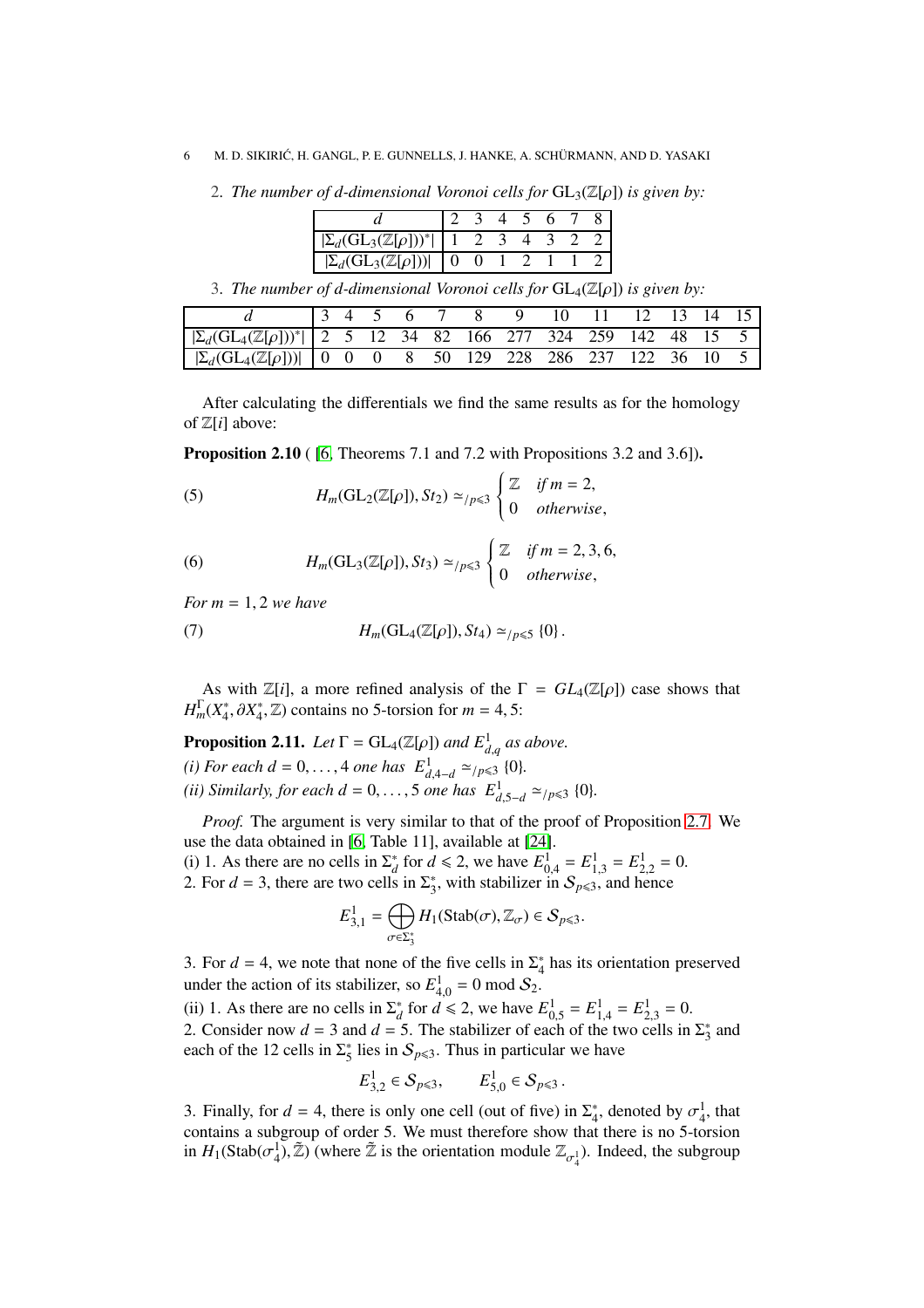*K*<sub>1</sub> of Stab( $\sigma_4^1$ ) preserving the orientation of  $\sigma_4^1$  is isomorphic to  $\mathbb{Z}/6\mathbb{Z} \times A_5$ , where *A*<sub>5</sub> is the alternating group on five letters, with abelianization  $H_1(\text{Stab}(\sigma_4^1), \tilde{Z}) =$ *H*<sub>1</sub>(*K*<sub>1</sub>,  $\mathbb{Z}$ ) ≃  $\mathbb{Z}/6\mathbb{Z}$ , which lies in  $S_{p \le 3}$ . Thus there can be no 5-torsion from here, which completes the proof which completes the proof.

**Corollary 2.12.** *For*  $\Gamma = GL_4(\mathbb{Z}[\rho])$  *one has*  $H_1(\Gamma, St_4) \simeq H_4^{\Gamma}$  $^{1}_{4}(X_{4}^{*}, \partial X_{4}^{*}, \mathbb{Z}) \simeq_{/p \leq 3} \{0\}$ *and*  $H_2(\Gamma, St_4) \simeq H_5^{\Gamma}$  $\frac{1}{5}(X_4^*, \partial X_4^*, \mathbb{Z}) \simeq_{/p \leq 3} \{0\}.$ 

## 3. Vanishing and sandwiching

<span id="page-6-1"></span>In this section, we carry out the sandwiching argument (step (iv) of  $\S1.2$ ). As a first step we invoke a vanishing result for homology groups for *BQ*<sup>1</sup> due to Quillen [\[15,](#page-8-13) p.212]. In our cases this result boils down to the following statement:

<span id="page-6-0"></span>**Proposition 3.1.** *For the rings*  $R = \mathbb{Z}[i]$  *and*  $\mathbb{Z}[\rho]$ *, we have* 

 $H_n(BQ_1(R))$ whenever  $n \geq 3$ .

For  $R = \mathbb{Z}[i]$  a slightly stronger result is proved in [\[20,](#page-8-7) Lemma I.1.2]. However, we will not need this stronger result for  $\mathbb{Z}[i]$ , or its analogue for  $\mathbb{Z}[\rho]$ .

Using our homology data from [§2](#page-2-0) and Proposition [3.1,](#page-6-0) we can get for both rings  $R = \mathbb{Z}[i]$  and  $R = \mathbb{Z}[\rho]$  the following result:

# <span id="page-6-5"></span>**Proposition 3.2.**  $H_5(BQ(R)) \simeq_{/p \leq 3} \mathbb{Z}$ .

*Proof.* For brevity we will drop *R* from the notation, as the argument is the same for both cases. We will successively determine  $H_5(BQ_i)$  for  $j = 1, \ldots, 5$  and then identify the last group via stability with  $H_5(BQ)$ . For this, we will combine results from [§2](#page-2-0) with Quillen's long exact sequence for different *j*, given by (8)

<span id="page-6-2"></span>
$$
\cdots \longrightarrow H_n(BQ_{j-1}) \longrightarrow H_n(BQ_j) \longrightarrow H_{n-j}(\mathbf{GL}_j, St_j) \longrightarrow H_{n-1}(BQ_{j-1}) \longrightarrow \cdots
$$

*The case j* = 1. By Proposition [3.1](#page-6-0) we have  $H_n(BQ_1) = 0$  for  $n \ge 3$ .

*The case j* = 2. From the above sequence [\(8\)](#page-6-2) for  $j = 2$ , we get

$$
\underbrace{H_5(BQ_1)}_{=0} \longrightarrow H_5(BQ_2) \longrightarrow H_3(GL_2, St_2) \longrightarrow \underbrace{H_4(BQ_1)}_{=0},
$$

whence  $H_5(BQ_2) = 0 \mod S_{p \le 3}$  by [\(1\)](#page-3-0) and [\(5\)](#page-5-0).

*The case*  $j = 3$ *.* Now we invoke another result of Staffeldt, who showed (see [\[20,](#page-8-7) proof of Theorem I.1.1] that

(9) 
$$
H_4(BQ_2) = H_4(BQ_3) = \mathbb{Z} \mod S_{p \leq 3}.
$$

<span id="page-6-3"></span>From [\(8\)](#page-6-2) for  $j = 3$  we get the exact sequence, working mod  $S_{p \leq 3}$ ,

$$
H_5(BQ_2) \longrightarrow H_5(BQ_3) \longrightarrow H_2(GL_3, St_3) \longrightarrow H_4(BQ_2) \longrightarrow H_4(BQ_3) \longrightarrow H_1(GL_3, St_3).
$$
  
=Z (by (2), (6)) =Z (by (9)) =Z (by (9)) =0 (by (2), (6))

Since the leftmost group  $H_5(BQ_2)$  vanishes modulo  $S_{p \le 3}$  by the case  $j = 2$ , this sequence implies that  $H_5(BQ_3) = \mathbb{Z}$  mod  $S_{p \leq 3}$ .

*The case j* = 4*.* Moreover, since  $H_2(GL_4, St_4) = H_1(GL_4, St_4) = 0 \mod S_{p \leq 3}$ by Proposition [2.6](#page-3-2) and Propositions [2.7](#page-4-3) and [2.11,](#page-5-2) the sequence [\(8\)](#page-6-2) for  $j = 4$  gives in a similar way that

<span id="page-6-4"></span>(10) 
$$
H_5(BQ_4) = H_5(BQ_3) = \mathbb{Z} \mod S_{p \leq 3}.
$$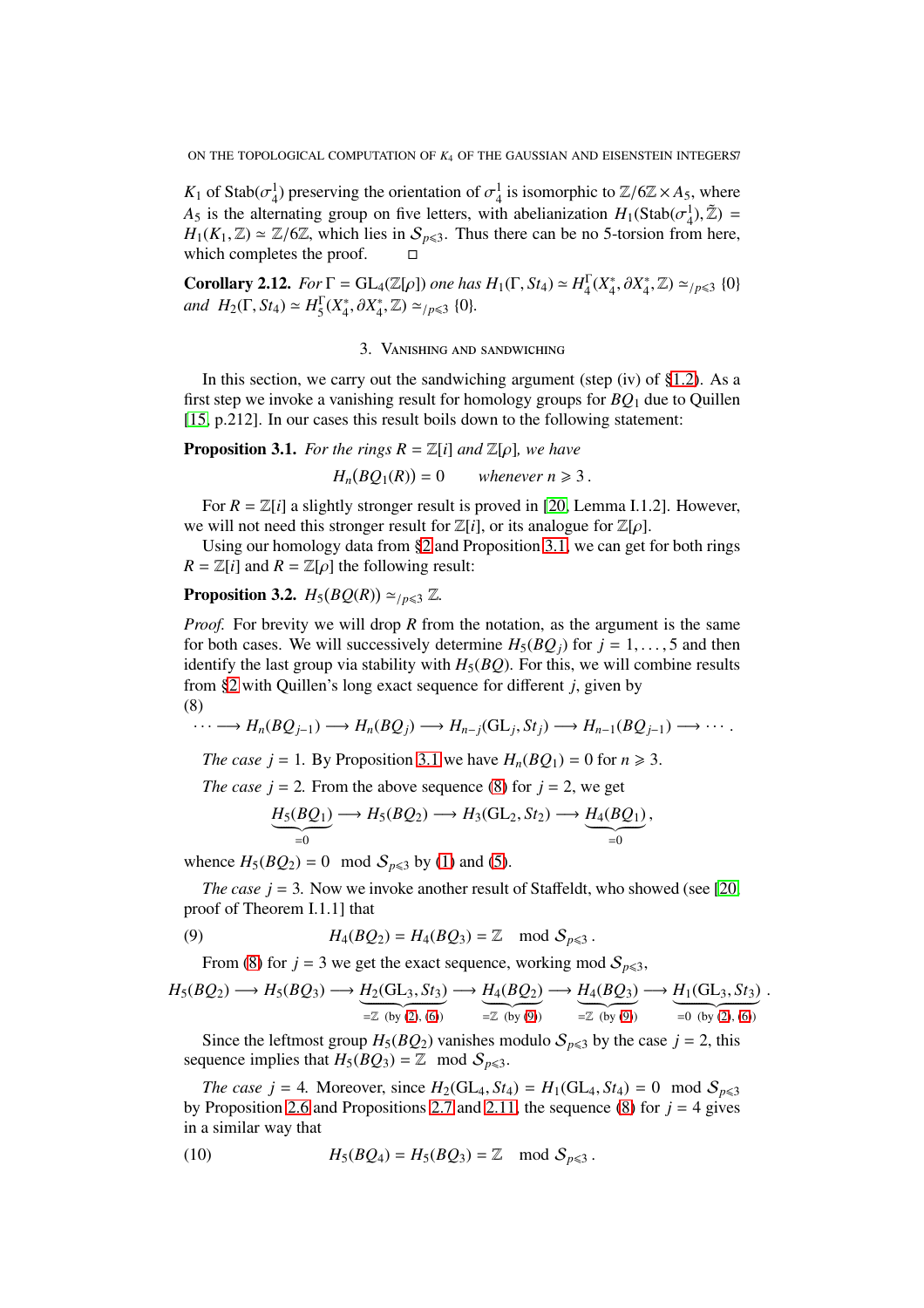*The case*  $j = 5$ *. This is the most complicated of all the cases to handle. Note* that *BQ* is an *H*-space which implies that  $H_*(BQ) \otimes \mathbb{Q}$  is the enveloping algebra of  $\pi_*(BQ) \otimes \mathbb{Q}$ . It is well-known that  $K_0(\mathbb{Z}[i]) = \mathbb{Z}, K_1(\mathbb{Z}[i]) = \mathbb{Z}/2$  and  $K_2(\mathbb{Z}[i]) = 0$  [\[3,](#page-8-22) Appendix] as well as  $K_3(\mathbb{Z}[i]) = \mathbb{Z} \oplus \mathbb{Z}/24$  (given by Merkurjev– Suslin, cf. e.g. Weibel [\[23\]](#page-8-23), Theorem 73 in combination with Example 28), so modulo  $S_{p\leq 3}$  we have

$$
\pi_1(BQ)\otimes \mathbb{Q}=K_0(\mathbb{Z}[i])\otimes \mathbb{Q}=\mathbb{Q}\,,
$$

as well as  $\pi_2(BQ) \otimes \mathbb{Q} = \pi_3(BQ) \otimes \mathbb{Q} = 0$ , and

$$
\pi_4(BQ) \otimes \mathbb{Q} = K_3(\mathbb{Z}[i]) \otimes \mathbb{Q} = \mathbb{Q}.
$$

A very similar argument works for  $\mathbb{Z}[\rho]$ . Hence  $H_5(BQ) \otimes \mathbb{Q}$  contains the product of  $\pi_1(BQ) \otimes \mathbb{Q}$  by  $\pi_4(BQ) \otimes \mathbb{Q}$  and so its dimension is at least 1.

The stability result foreshadowed in step (iii) of [§1.2](#page-1-0) (resulting for a Euclidean domain  $\Lambda$  from  $H_0(\mathrm{GL}_n(\Lambda), St_n) = 0$  for  $n \ge 3$ , [\[13,](#page-8-15) Corollary to Theorem 4.1]), now implies that one has  $H_5(BQ) = H_5(BQ_5)$ . By the above we get that the rank of  $H_5(BQ_5) = H_5(BQ)$  is at least 1.

Therefore, invoking yet again Quillen's exact sequence [\(8\)](#page-6-2), this time for  $j = 5$ , and using the above result that  $H_5(BQ_4)$  is equal to  $\mathbb Z$  modulo  $S_{p\leqslant 3}$ , we deduce from

$$
\underbrace{H_5(BQ_4)}_{=Z \text{ by (10)}} \longrightarrow H_5(BQ_5) \longrightarrow \underbrace{H_0(GL_5, St_5)}_{=0}
$$

that  $H_5(BQ) = H_5(BQ_5)$  must be equal to Z modulo  $S_{p \le 3}$  as well. Thus  $H_5(BQ)$  cannot contain any *p*-torsion with  $p > 3$ . cannot contain any *p*-torsion with  $p > 3$ .

## 4. RELATING  $K_4(R)$  and  $H_5(BQ(R))$  via the Hurewicz homomorphism

<span id="page-7-1"></span>It is well known that for a number ring *R* the space  $BO(R)$  is an infinite loop space. Hence a theorem due to Arlettaz [\[1,](#page-8-12) Theorem 1.5] shows that the kernel of the corresponding Hurewicz homomorphism  $K_4(R) = \pi_5(BQ) \rightarrow H_5(BQ)$  is certainly annihilated by 144 (cf. Definition 1.3 in loc.cit., where this number is denoted  $R_5$ ). Thus that kernel lies in  $S_{p \le 3}$  (Definition [2.2\)](#page-2-1).

Therefore this Hurewicz homomorphism is injective modulo  $S_{p\leqslant 3}$ . For  $R = \mathbb{Z}[i]$ or  $\mathbb{Z}[\rho]$ , Proposition [3.2](#page-6-5) implies that  $H_5(BQ)$  contains no *p*-torsion for  $p > 3$ . After invoking Quillen's result that  $K_{2n}(R)$  is finitely generated and Borel's result that the rank of  $K_{2n}(R)$  is zero for any number ring R and  $n > 0$ , we obtain the following theorem:

## <span id="page-7-0"></span>**Theorem 4.1.** *The groups*  $K_4(\mathbb{Z}[i])$  *and*  $K_4(\mathbb{Z}[\rho])$  *lie in*  $S_{p\leq3}$ *.*

Acknowledgments. We thank Ph. Elbaz-Vincent for very helpful discussions. We also thank an anonymous referee for suggesting numerous improvements and corrections to our paper. This research was conducted as part of a "SQuaRE" (Structured Quartet Research Ensemble) at the American Institute of Mathematics in Palo Alto, California in September 2013. It is a pleasure to thank AIM and its staff for their support, without which our collaboration would not have been possible.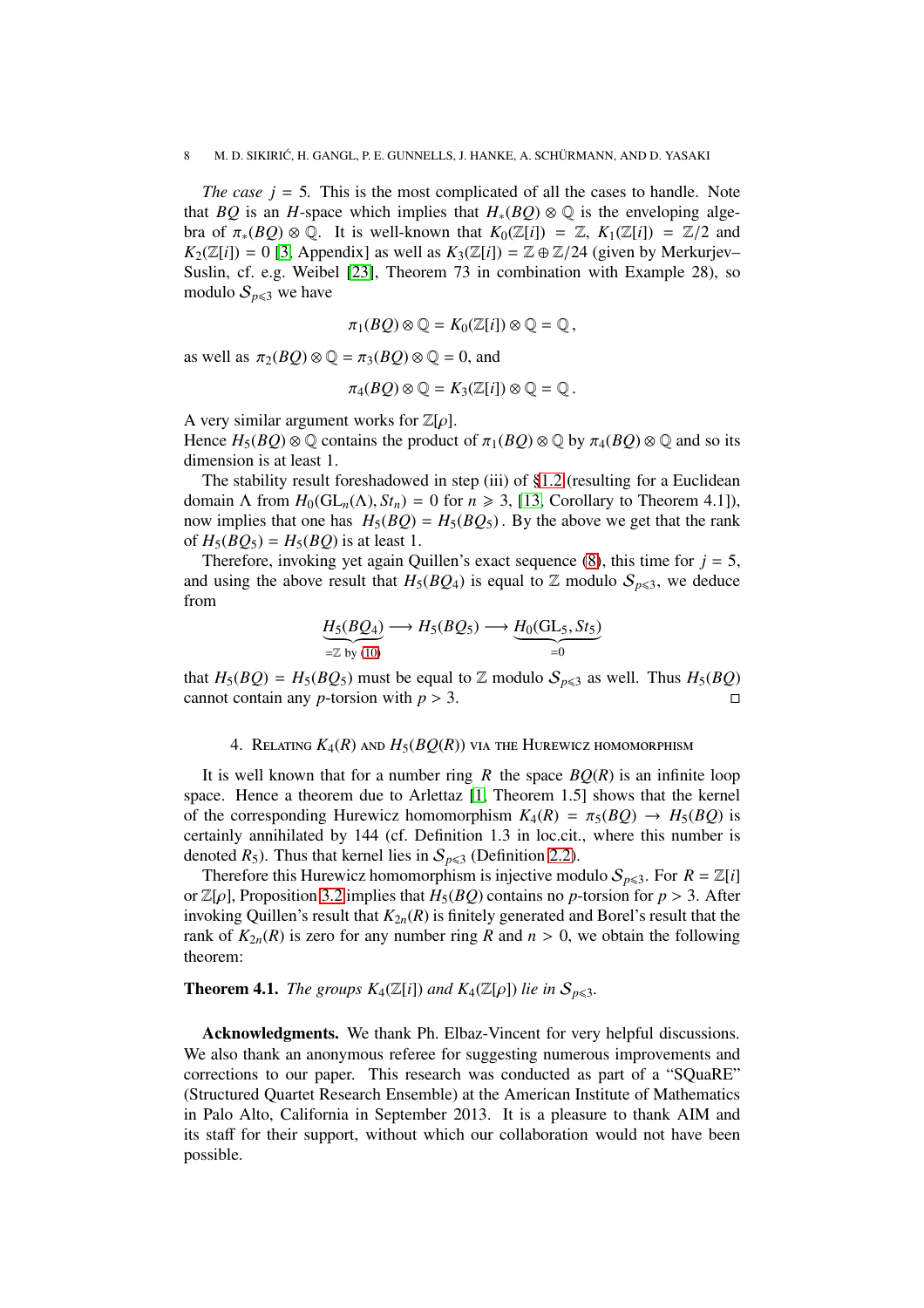### **REFERENCES**

- <span id="page-8-16"></span><span id="page-8-12"></span>[1] D. Arlettaz, *The Hurewicz homomorphism in algebraic K-theory*, J. Pure Appl. Algebra 71  $(1991)$ , no. 1, 1–12.
- [2] A. Ash, D. Mumford, M. Rapoport, and Y.-S. Tai, *Smooth compactifications of locally symmetric varieties*, second ed., Cambridge Mathematical Library, Cambridge University Press, Cambridge, 2010, With the collaboration of Peter Scholze.
- <span id="page-8-22"></span>[3] H. Bass and J. Tate, *The Milnor ring of a global field*, Algebraic *K*-theory, II: "Classical" algebraic *K*-theory and connections with arithmetic (Proc. Conf., Seattle, Wash., Battelle Memorial Inst., 1972), Springer, Berlin, 1973, pp. 349–446. Lecture Notes in Math., Vol. 342.
- <span id="page-8-20"></span><span id="page-8-19"></span>[4] A. Borel and J.-P. Serre, *Corners and arithmetic groups*, Comment. Math. Helv. 48 (1973), 436–491, Avec un appendice: Arrondissement des variétés à coins, par A. Douady et L. Hérault.
- [5] K. S. Brown, *Cohomology of groups*, Graduate Texts in Mathematics, vol. 87, Springer-Verlag, New York, 1994, Corrected reprint of the 1982 original.
- <span id="page-8-11"></span>[6] M. Dutour Sikirić, H. Gangl, P. E. Gunnells, J. Hanke, A. Schürmann, and D. Yasaki, *On the cohomology of linear groups over imaginary quadratic fields*, J. Pure Appl. Algebra 220 (2016), no. 7, 2564–2589.
- <span id="page-8-6"></span><span id="page-8-5"></span>[7] P. Elbaz-Vincent, H. Gangl, and C. Soulé, *Quelques calculs de la cohomologie de*  $GL_N(\mathbb{Z})$  *et de la K-théorie de* Z, C. R. Math. Acad. Sci. Paris 335 (2002), no. 4, 321–324.
- [8] P. Elbaz-Vincent, H. Gangl, and C. Soulé, *Perfect forms, K-theory and the cohomology of modular groups*, Adv. Math. 245 (2013), 587–624.
- <span id="page-8-10"></span>[9] C. Haesemeyer and C. A. Weibel, *The Norm Residue Theorem in Motivic Cohomology*, to appear in Annals of Math Studies (Princeton University Press).
- <span id="page-8-17"></span><span id="page-8-8"></span>[10] M. Koecher, *Beiträge zu einer Reduktionstheorie in Positivitätsbereichen I*, Math. Ann. 141 (1960), 384–432.
- <span id="page-8-2"></span>[11] M. Kolster, *Higher relative class number formulae*, Math. Ann. 323 (2002), no. 4, 667–692.
- [12] R. Lee and R. H. Szczarba, *The group K*3(Z) *is cyclic of order forty-eight*, Ann. of Math. (2) 104 (1976), no. 1, 31–60.
- <span id="page-8-15"></span><span id="page-8-3"></span>[13] R. Lee and R. H. Szczarba, *On the homology and cohomology of congruence subgroups*, Invent. Math. 33 (1976), no. 1, 15–53.
- <span id="page-8-13"></span>[14] R. Lee and R. H. Szczarba, *On the torsion in*  $K_4(\mathbb{Z})$  *and*  $K_5(\mathbb{Z})$ , Duke Math. J. 45 (1978), no. 1, 101–129.
- [15] D. Quillen, *Finite generation of the groups K<sup>i</sup> of rings of algebraic integers*, Algebraic *K*-theory, I: Higher *K*-theories (Proc. Conf., Battelle Memorial Inst., Seattle, Wash., 1972), Springer, Berlin, 1973, pp. 179–198. Lecture Notes in Math., Vol. 341.
- <span id="page-8-14"></span>[16] D. Quillen, *Higher algebraic K-theory I*, Algebraic *K*-theory, I: Higher *K*-theories (Proc. Conf., Battelle Memorial Inst., Seattle, Wash., 1972), Springer, Berlin, 1973, pp. 85–147. Lecture Notes in Math., Vol. 341.
- <span id="page-8-1"></span><span id="page-8-0"></span>[17] J. Rognes, *K*4(Z) *is the trivial group*, Topology 39 (2000), no. 2, 267–281.
- <span id="page-8-4"></span>[18] C. Soulé, *On the* 3*-torsion in K*4(Z), Topology 39 (2000), no. 2, 259–265.
- <span id="page-8-7"></span>[19] C. Soulé, *The cohomology of* SL<sub>3</sub>(**Z**), Topology **17** (1978), no. 1, 1–22.
- [20] R. E. Staffeldt, *Reduction theory and K*<sup>3</sup> *of the Gaussian integers*, Duke Math. J. 46 (1979), no. 4, 773–798.
- <span id="page-8-9"></span>[21] V. Voevodsky, *On motivic cohomology with*  $\mathbb{Z}/l$ -coefficients, Ann. of Math. (2) 174 (2011), no. 1, 401–438.
- <span id="page-8-18"></span>[22] G. Voronoi, *Nouvelles applications des paramètres continues à la théorie des formes quadratiques 1: Sur quelques propriétés des formes quadratiques positives parfaites*, J. Reine Angew. Math 133 (1908), no. 1, 97–178.
- <span id="page-8-23"></span>[23] C. Weibel, *Algebraic K-theory of rings of integers in local and global fields*, Handbook of *K*-theory. Vol. 1, 2, Springer, Berlin, 2005, pp. 139–190.
- <span id="page-8-21"></span>[24] D. Yasaki, *Voronoi tessellation data*, available at [www.uncg.edu/mat/faculty/d\\_yasaki/data/k4imquad/](www.uncg.edu/mat/faculty/d_yasaki/data/k4imquad/).